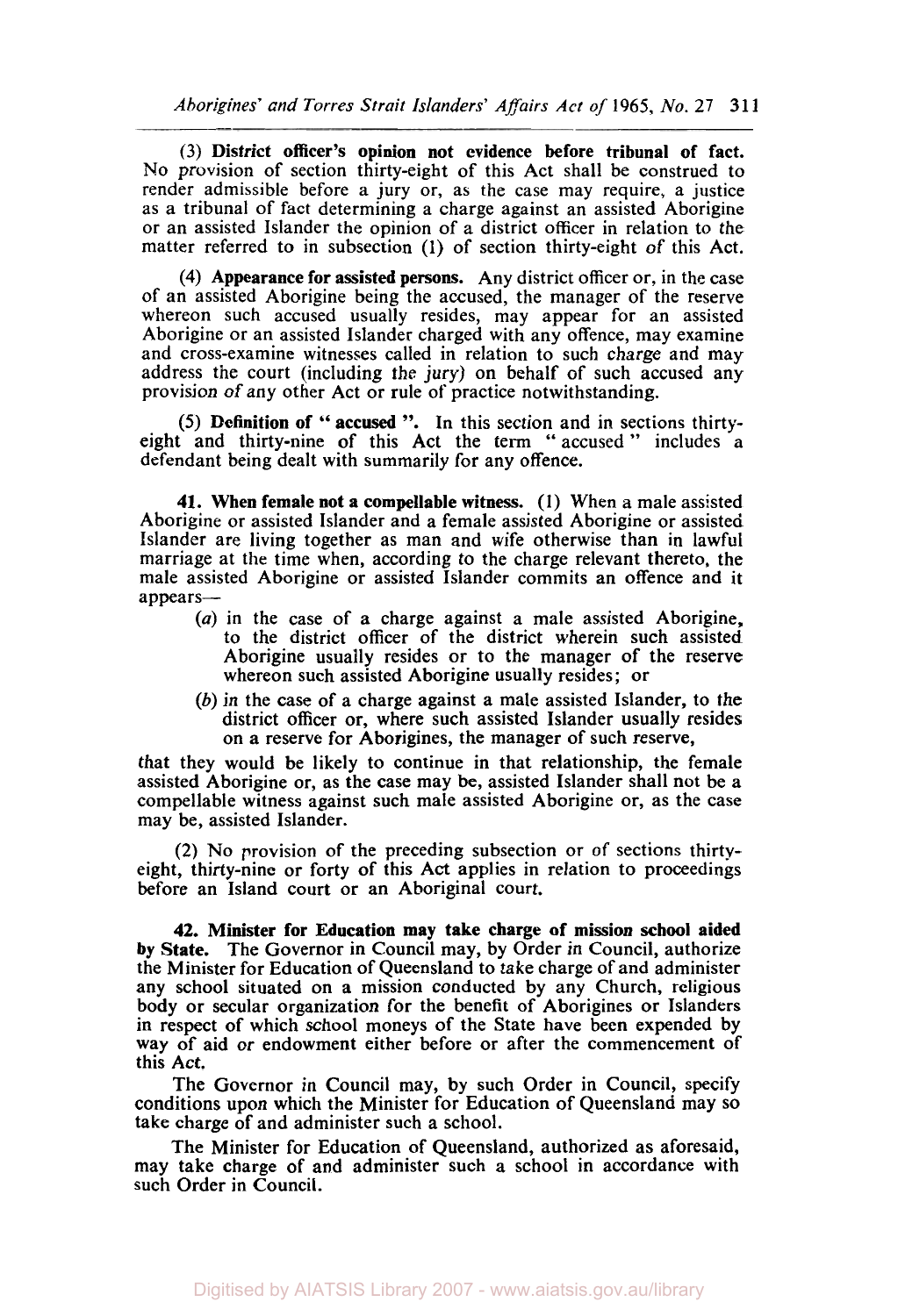## PART V-ABORIGINES' AFFAIRS

**43.** Consequences of tribal union. (1) When a male Aborigine or a female Aborigine has lived in a connubial relationship with another person in accordance with recognized tribal practice the children of such a union, whether born before or after the commencement of this Act, shall be deemed to be legitimate and the fact that such union was not created in any way required by a law of the State or Commonwealth to create a lawful marriage or was not at any material time registered in accordance with law shall not prejudice the claim of the surviving partner of such union or of any child of such union to succeed to the estate of the deceased partner of such union or to the benefit of any damages or any right of action therefor, or of workers' compensation which would be payable in respect of the death of the deceased partner of such union to the surviving partner of such union or to any child of such union were such union a lawful marriage.

(2) **A** certificate purporting to be under the hand of the Director that any male Aborigine or any female Aborigine has lived with another person in accordance with recognized tribal practice shall be conclusive evidence of the fact certified.

**44. (1) Aboriginal** courts. The Governor in Council may, by regulation, establish for a reserve or community of Aborigines a court which shall be called an Aboriginal court.

In relation to the Aborigines in the reserve or community for which it is established an Aboriginal court shall have and may exercise such powers, duties, functions and jurisdictions as are, from time to time, prescribed pursuant to this Act.

**(2) Aboriginal councils.** The Governor in Council may, by regulation, establish for a reserve or community of Aborigines a council which shall be called an Aboriginal council.

In relation to the assisted Aborigines in the reserve or community for which it is established an Aboriginal council shall have and may exercise such powers, duties and functions of local government as are, from time to time, prescribed pursuant to this Act.

## PART VI-ISLANDERS' AFFAIRS

**45.** Local **Government of reserves for Islanders. (1)** (a) Every reserve for Islanders and the Islander community situated at Bamaga on the Northern Peninsula reserve shall be governed by an Island council (in this Part called a "council ") comprising such number of members not exceeding five (including the chairman) as the district officer may, from time to time, fix.

The chairman of **a** council shall be called, and in this Act is called, " chairman ".

The other members of a council shall be called, and in **this** Act are called, " councillors ".

(b) Every council constituted pursuant to " The Torres *Strait Islanders Acts,* **1939** *to* **1946,"** and existing at the commencement of this Act shall, unless it is previously dissolved in accordance with this Act,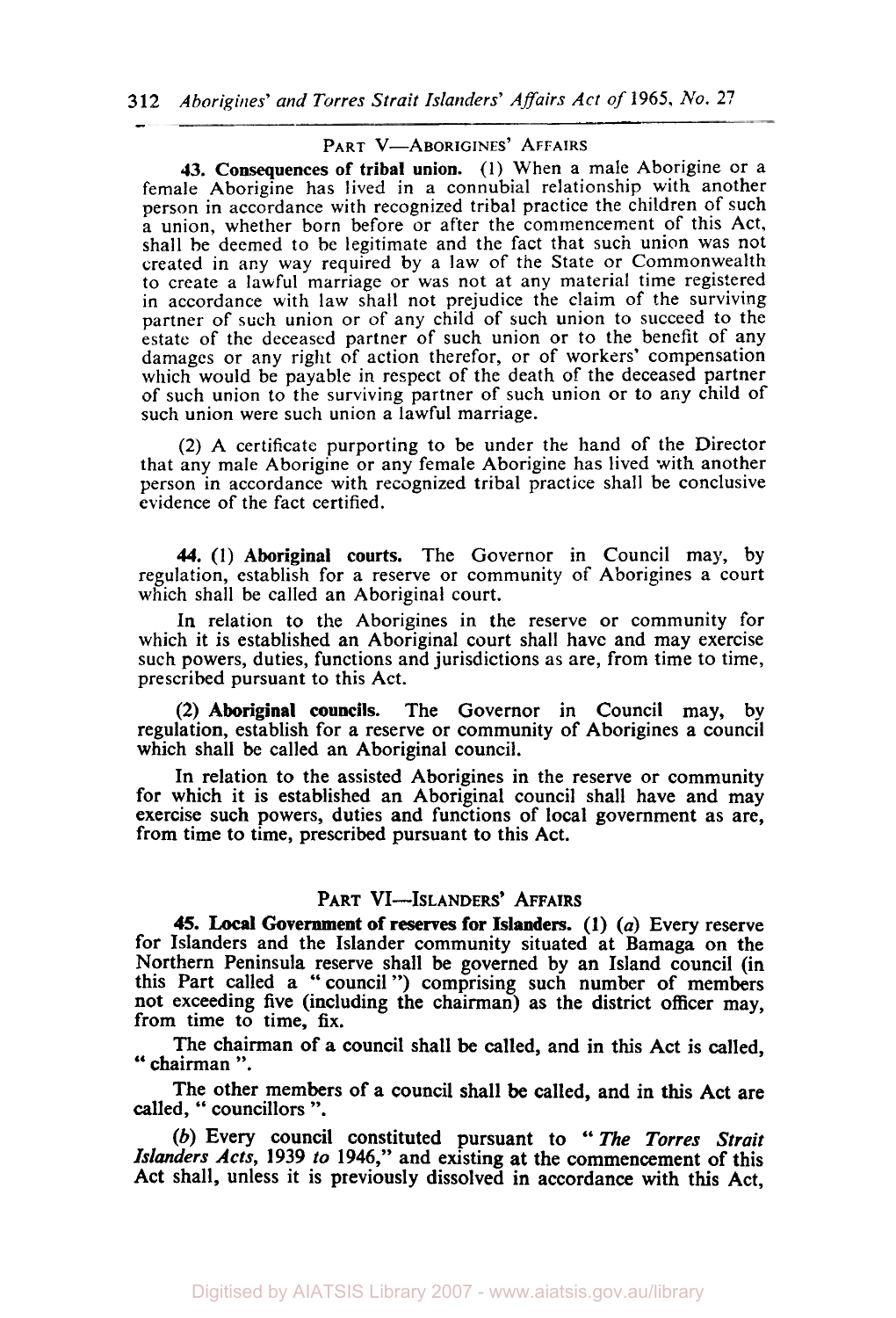continue in existence until the first triennial election of chairman and councillors held pursuant to this Act and shall be deemed to have been constituted pursuant to this Act.

(c) Every by-law, resolution and order lawfully made by a council pursuant to " *The Torres Strait Islanders Acts,* **1939** *to* **1946,"** shall be deemed to have been made by such council pursuant to this Act and to be of force and effect accordingly.

(2) Every Islander who has attained the age of twenty-one years and who resides or is entitled to reside on the reserve or, in the case of the Islander community at Bamaga aforesaid, within that community and who consents to be **so** nominated and who is not otherwise rendered incapable by this section shall be qualified to be nominated as a candidate for and to be elected and to act as chairman or a councillor.

Every person nominated as a candidate shall pay to the district officer the sum of five pounds to be by him retained until the result of the election is known.

A person who fails to pay such sum at least seven days before the date fixed for the election as in this section prescribed shall not be a candidate at that election.

The district officer shall, upon the result of the election being known, pay to each candidate who is elected and to each other candidate who received at least one-fifth of the number of votes received by the candidate who received most votes the sum of five pounds paid to him by such candidate and shall pay the sum of five pounds paid to him by any other candidate to Consolidated Revenue.

- $(3)$  A person who---
	- *(a)* is undergoing a sentence imposed upon him by a court, other than an Island court, consequent upon **his** conviction of any offence; or
	- (b) has been convicted before an Island court of an offence against this Act or any by-law of a council within the period of two years last preceding his nomination; or
	- *(c)* holds an appointment as policeman on a reserve for Islanders or within the Islander community at Bamaga aforesaid,

shall not be capable of being nominated as a candidate for or of being elected or of acting as chairman or a councillor,

**(4)** *(a)* The chairman and the whole number of councillors shall be elected by the electors and for this purpose a triennial election shall be held.

(b) The first triennial election of a council shall be held pursuant to this Act in the third year after the date of the last triennial election of such council held prior to the commencement of this Act but if there be no such date then upon a date to be fixed in the manner provided by subsection (6) of this section.

*(5) (a)* Subject to this subsection, the office of chairman or councillor shall-

- (i) commence on the day of his election; and
- (ii) become vacant at the conclusion of the next triennial election under this Act unless sooner vacated in accordance with this Act.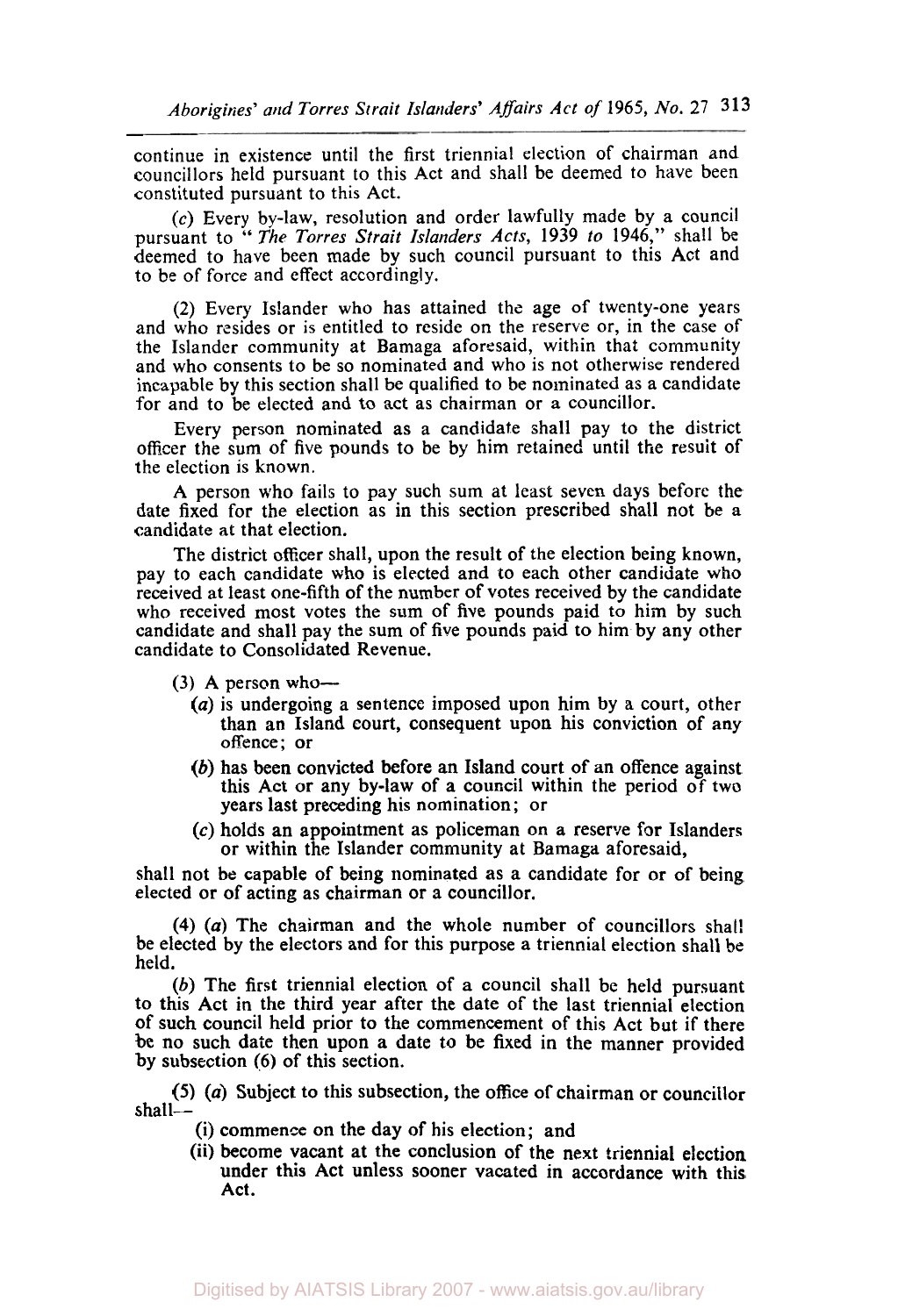*(b)* The office of chairman or of councillor shall be deemed to have been vacated if the holder of such office-

- (i) dies or resigns;
- (ii) is convicted of an indictable offence before any court other than an Island court;
- (iii) is convicted of an offence before an Island court;
- (iv) accepts an appointment as policeman on a reserve for Islanders or within the Islander community at Bamaga aforesaid;
- (V) otherwise becomes disqualified to act as chairman or, as the case may be, councillor.

(6) At any election of a council the voting shall be by secret ballot and each elector shall be entitled to one vote.

The election shall be held on a date to be fixed by the three group representatives (in this Part provided for) or, in the event of their failing to do so, by the district officer, during the year of the triennial election and shall be conducted in one public building on the reserve or within the community for which such election *is* being held.

In this subsection the term "public building" means a school, community hall, an Island council meeting place and any other building approved by the district officer.

(7) Every Islander who has attained the age of twenty-one years and who resides on the reserve or, in the case of the Islander community at Bamaga aforesaid, within the community shall be qualified to vote unless he is undergoing a sentence imposed upon him by a court other than an Island court consequent upon his conviction of any offence.

*(8)* A chairman or any councillor may resign **his** office by notice (oral or written) to the district officer and such resignation shall take effect from the time it is received by such officer.

(9) *(a)* When a vacancy arises in the office of chairman or councillor prior to the conclusion of the next triennial election an election may be held to fill such office on a date to be fixed by the three group representatives or, in the event of their failing to do **so,** by the district officer.

(b) A person elected under this subsection to fill any vacancy shall in relation to that election hold office for the remainder of the term for which his predecessor in that office was elected.

Any such person may at the triennial election next ensuing after **his** election or at any subsequent time be elected or re-elected **to** the office of chairman **or** councillor if he is then capable of acting as such.

**(c)** If sufficient vacancies occur to prevent a quorum of members of a council from being obtained the district officer may make such arrangements as he considers necessary for the carrying on **of** the essential services of the reserve until such vacancies are filled.

**(10)** Every election of a council shall be conducted in accordance with such rules, forms and directions as are prescribed.

**(1** 1) (a) At the first meeting of **a** council after the conclusion **of**  an election of chairman and councillors, or at some adjournment of such meeting, the members present shall elect one of their number to be deputy chairman of the council who shall, subject **to** this subsection, hold office until the conclusion of the next triennial election.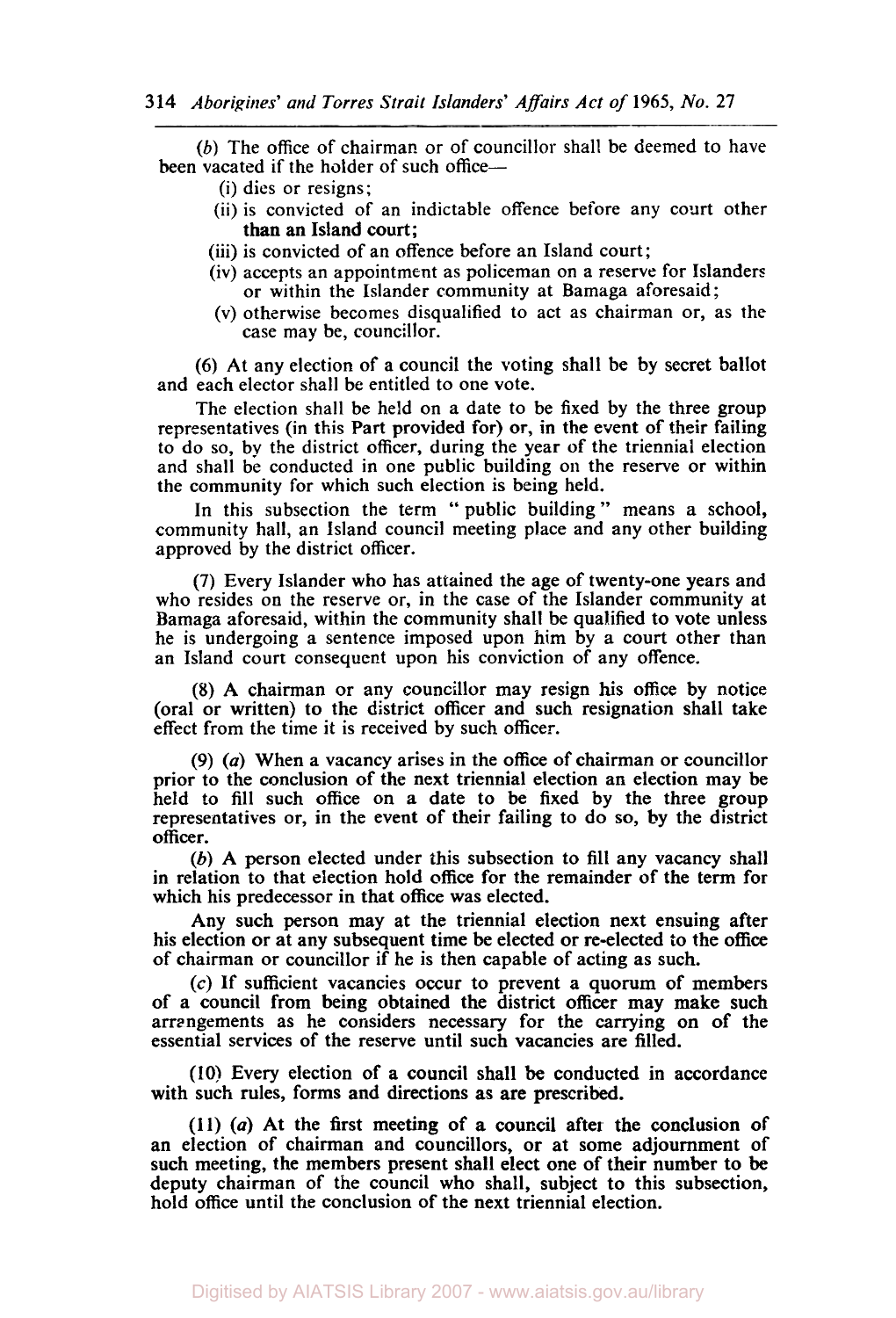The office of deputy chairman shall-

- (i) commence on the day of his election thereto; and
- (ii) become vacant at the conclusion of the next triennial election under this Act unless sooner vacated.

*(b)* The office of deputy chairman shall be deemed to have been vacated if the holder of such office-

- (i) dies or resigns;
- (ii) is convicted of an indictable offence before any court other than an Island court;
- (iii) is convicted of an offence before an Island court;
- (iv) accepts an appointment **as** policeman on a reserve for Islanders or within the Islander community at Bamaga aforesaid ;

*(V)* otherwise becomes disqualified to act as a councillor.

**(c)** A deputy chairman may resign his office by notice (oral or written) to the district officer and such resignation shall take effect from the time it is received by such officer.

(12) In this section the term " sentence'' includes a suspended sentence and a probation order and, notwithstanding the provisions of section nineteen of " *The Offenders Probation and Parole Act of* 1959," the term "conviction" includes a conviction in respect of which a probation order is made.

*46.* **Functions and powers of council. (1)** A council shall have and may exercise the functions of local government of the reserve or, in the case of the Islander community at Bamaga aforesaid, of that community and shall be charged with the good rule and government of the reserve or, as the case may require, the community in accordance with Island customs and practices and shall have power to make by-laws for such good rule and government and to cause all such by-laws to be observed and carried out.

(2) **A** council shall, in addition, have power to make by-laws for promoting, maintaining, regulating, and controlling the peace, comfort, health, moral safety, convenience, food supply, housing, and welfare of the inhabitants of the reserve, and for the planning, development, and embellishment of the reserve, and for the direction, administration, and control of the working and business of the local government of the reserve, and shall cause all such by-Iaws to be carried out.

(3) Without limiting the generality of its powers and authorities, a council shall have and possess and may exercise and perform express powers and authorities (including the power to make by-laws) in relation to the following matters : The undertaking, provision, construction. maintenance, management, execution, control, regulation, and/or regulation of the use of roads, bridges, viaducts, and culverts, baths, and bathing-places, health, sanitation, cleansing, and scavenging, drainage, removal, suppression and abatement of nuisances, public conveniences, water conservation, disposal of the dead, village planning, subdivision of land and use and occupation of land, buildings and use and occupation of buildings, protection from fire, boundaries and fences, eradication and destruction of noxious weeds, animals, agricultural drainage and reclamation of land, and generally all works, matters, and things in its opinion necessary or conducive to the good rule and government of the reserve and the well-being of its inhabitants.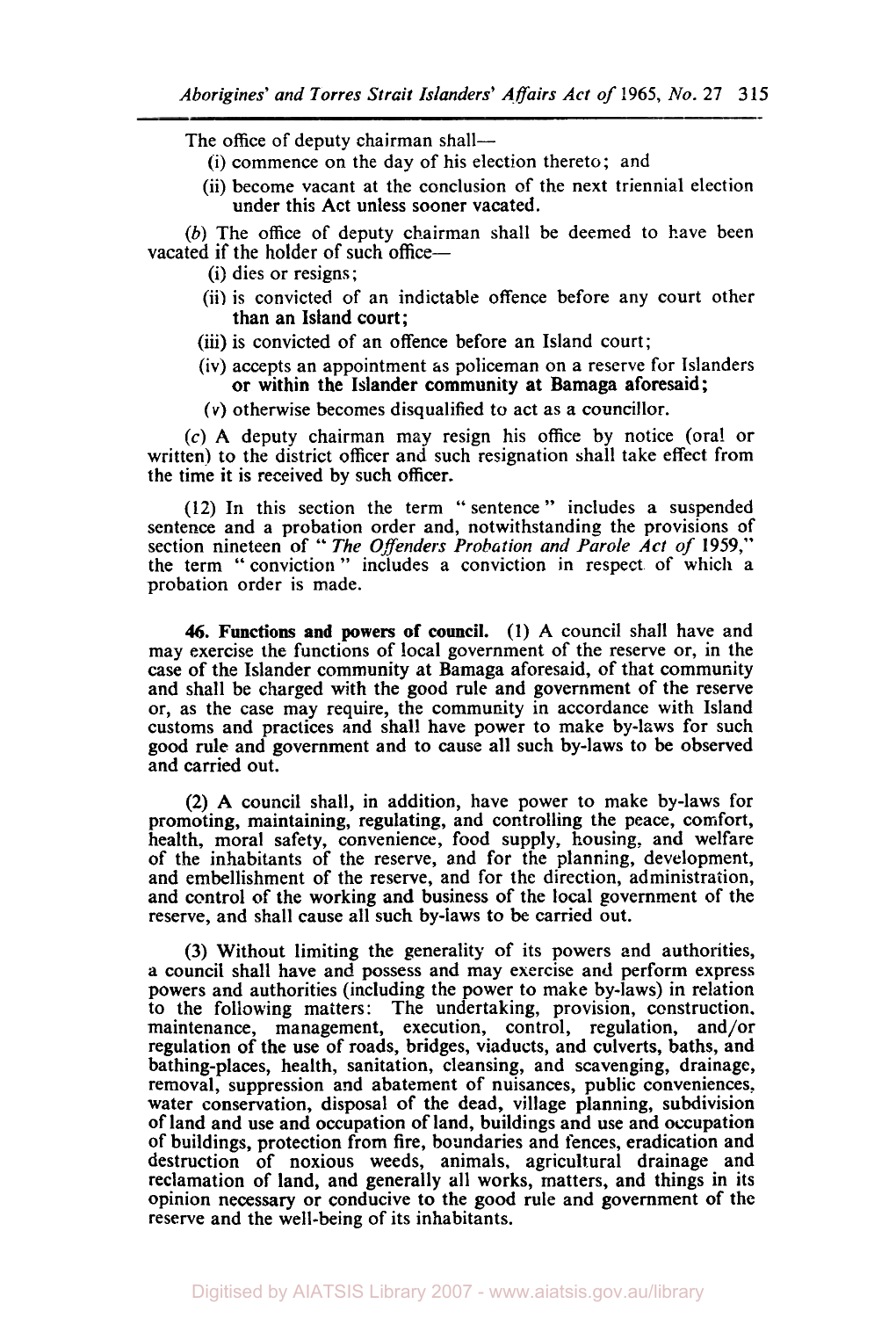**(4)** The power to control and regulate shall include power to license or permit or refuse to license or permit or prevent or prohibit by by-laws in that behalf.

*(5)* Fees, charges, fares, rents, 2nd dues may *be* imposed by by-law but this subsection shall not prejudice the power of a council to impose same or any of them by resolution.

(6) A by-law may be amended or repealed at any time by another by-law.

(7) **A** council shall cause printed copies of all by-laws to be kept at the *office of the* council.

(8) **A** by-law shall have no force or effect until it is approved by the Director. and every by-law approved by the Director shall come into operation on the day of such approval or such later date as the Director shall *fix.* 

(9) **A** by-law may prescribe a penalty for the breach thereof or of any other by-law, but no pecuniary penalty prescribed shall exceed twenty pounds and no term of imprisonment prescribed shall exceed three months.

**(10)** When a by-law has been approved by the Director the council which made it shall cause it to be exhibited for a reasonable time in a prominent place on the reserve or, as the case may be, within the area of the community.

(1 **1)** The district officer may at any time **by** notice in writing suspend any resolution or order of a council either for an indefinite period or for such a period as he may specify.

If the district officer suspends a resolution or order of a council the chairman of that council may institute a reference from the decision in that behalf by way of application to the Stipendiary Magistrate or Acting Stipendiary Magistrate who constitutes the Magistrates Court in the Magistrates Courts District of Somerset.

**Any** such reference shall be instituted within twenty-eight days after such decision is made known to the chairman of the council concerned by lodging such application signed by the applicant with the clerk of the court in such district.

The institution of a reference pursuant to this subsection shall suspend the operation of the district officer's decision until such reference is determined or otherwise disposed of in accordance with this subsection.

The district officer may at any time after the institution of such a reference apply **to** the Stipendiary Magistrate or Acting Stipendiary Magistrate to whom the application concerned has been made that such reference be struck out for want of prosecution.

If such Stipendiary Magistrate or Acting Stipendiary Magistrate is satisfied that such reference has not been prosecuted by the applicant without adequate reason for such default he shall strike out and thereby dispose of such reference and thereupon the district officer's decision in issue shall be restored to its full force and effect.

If such Stipendiary Magistrate or Acting Stipendiary Magistrate allows such reference or varies the district **officer's** decision in issue such decision shall not have any force or effect or, as the case may be, shall have force and effect only as so varied.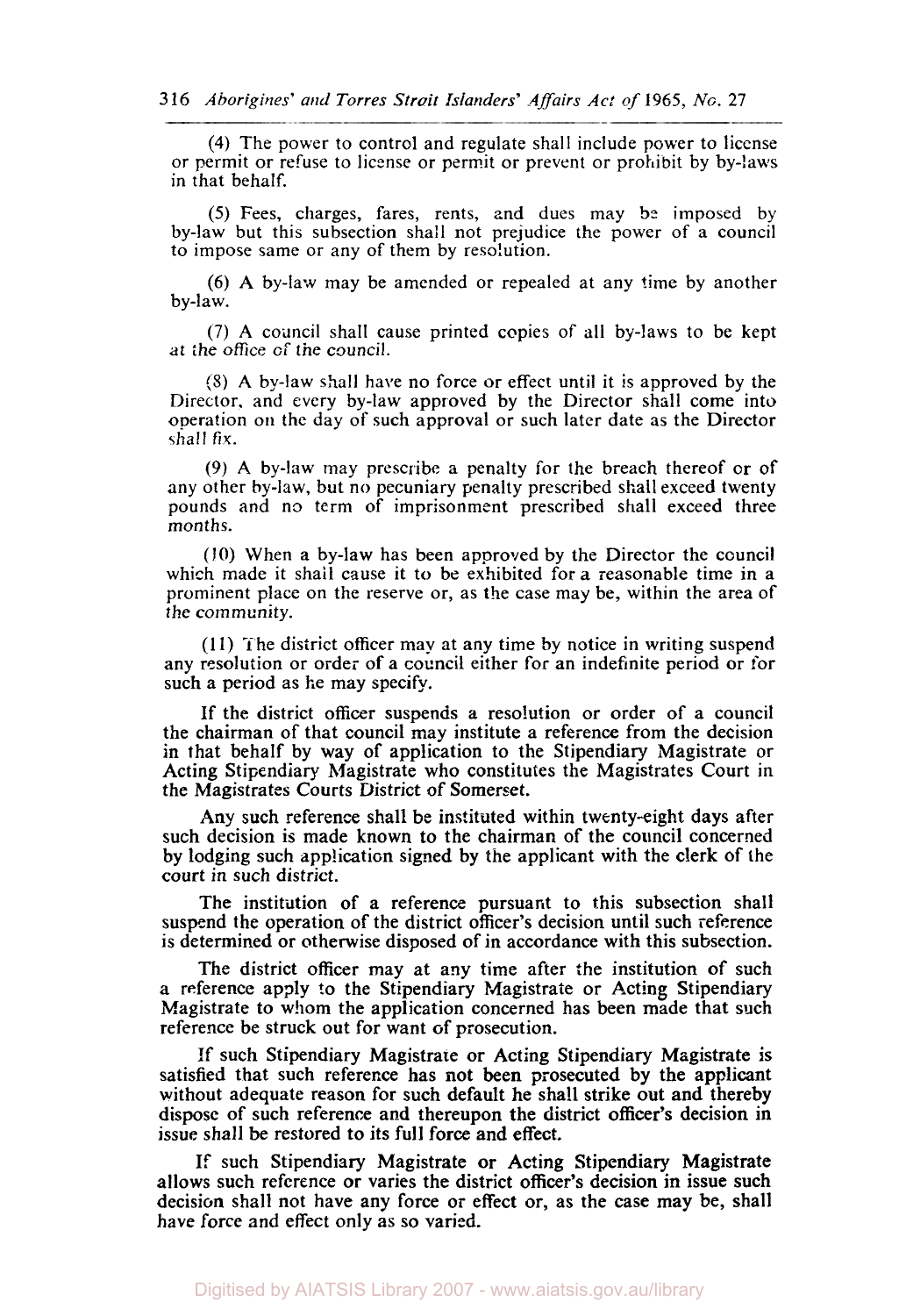**47. Island** rate. A council may make and levy a rate (in this Act called the " Island rate ") upon such basis *as* may be prescribed by the by-laws of the council or, in so far as it is not so prescribed, as may be determined by the council.

\_\_\_-

A council may impose fees, charges, fares, rents and dues in respect of any property, service, matter or thing for the purpose of enabling it to exercise and perform its functions.

**48. Island** police. **(1) A** council may, subject to the approval of the district officer, appoint policemen for the reserve or, in the case of the Islander community at Bamaga aforesaid, for that community.

(2) Such policemen shall have such powers and duties as are prescribed by the by-laws of the council concerned and in so far as they are not so prescribed, as are determined by the three group representatives or, in so far as they do not so determine, by the district officer.

**49.** Dissolution of council. (1) The Director may upon the petition of at least two-thirds of the electors of a reserve, if in his opinion it is necessary so to do, by notice in writing dissolve a council whereupon—

- *(a)* the chairman and councillors shall forthwith vacate their respective offices;
- (b) a fresh election of the chairman and the whole number of councillors shall be held at such time as the district officer appoints.

(2) Within the period between the dissolution of a council and the election of another council the district officer may make such arrangements as he considers necessary for carrying **on** the essential services of the reserve.

*50.* Island Fund. (1) The Island Fund established under " The *Torres Strait Islanders Act of* <sup>1939</sup>" is hereby preserved and continued and the same shall be maintained and administered, subject to the Minister and the Director, by the district officer of the district of Somerset.

- (2) There shall be paid into the Island Fund-
	- (a) all moneys prescribed by this Act or any other Act to be so paid;
	- *(b)* all moneys paid in respect of rates, fees, charges, fares, rent and dues imposed by a council;
	- (c) all moneys paid in respect of fines imposed by an Island court; and
	- (d) all moneys paid by way *of* grants to such fund.

(3) *(a)* Moneys specified in paragraph *(a)* of the last preceding subsection and paid into the Island Fund shall be held for and applied to the purpose prescribed by the Act pursuant to which they were **so** paid.

(b) Moneys paid into the Island Fund pursuant to paragraphs  $(b)$ ,  $(c)$  or  $(d)$  of the last preceding subsection shall be applied, from time to time, towards expenditure incurred **or** to be incurred by the councils in the exercise and performance by them of the functions of local government.

*(c)* **A** disbursement shall not be made from the Island Fund unless the district officer approves.

**(4)** If, in pursuance of a resolution or order of **a** council or otherwise, **a** disbursement from the Island Fund has been made to any person which the district officer considers to be unnecessary. extravagant or not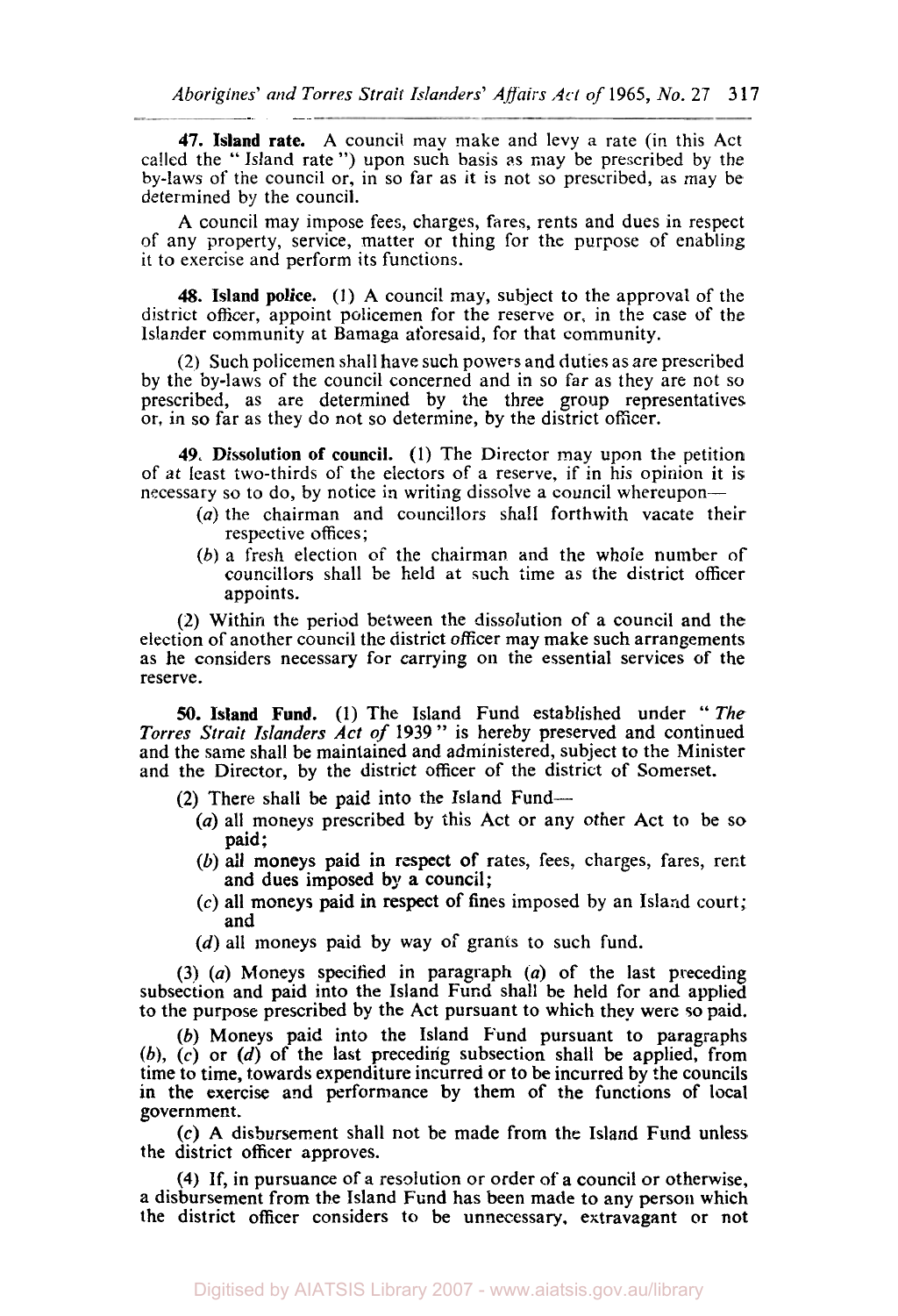authorized by this Act, the district officer may order such person to repay such disbursement to the Island Fund either forthwith or within such time as the district officer may allow.

The amount of any such disbursement may be recovered by the district officer as a debt due to him in any court of competent jurisdiction.

Any person who fails to comply with an order of the district officer issued under this subsection commits an offence against this Act.

**51.** Group representatives. (1) For the purposes of this section the reserves for Islanders are divided into three groups as follows:--

- *(a)* Eastern group comprising those reserves set forth under that heading in Schedule II to this Act;
- *(b)* Central group comprising those reserves set forth under that heading in Schedule II to this Act;
- **(c)** Western group comprising those reserves set forth under that heading in Schedule II to this Act and the Islander community at Bamaga on the Northern Peninsula reserve.

(2) The Governor in Council **may,** from time to time by Order in Council, declare any reserve for Islanders or community **of** Islanders to be within one of the three groups aforesaid and thereupon such reserve or, as the case may be, community shall be a reserve or, as the case may be, a community within the group as declared.

(3) The members of the councils within each such group shall, as soon as practicable after each triennial election of such councils, elect by majority vote of those so voting **a** person who is capable as provided by this Act to be the representative of such group.

A person shall be capable of being **a** group representative if he is also capable of acting as a chairman or councillor at the time of his election.

**(4)** (a) **A** group representative shall, subject to this section, hold his office until the next election of a group representative of the group concerned.

(b) The office of a group representative shall become vacant if the holder of that office-

- (i) dies or resigns:
- (ii) is convicted of an indictable offence before any court other than an Island court;
- (iii) is convicted of an offence before an Island court;
- (iv) accepts an appointment as policeman on a reserve for Islanders **or** within the Islander community at Bamaga aforesaid;
- (V) otherwise becomes disqualified to act as a group representative.

*(c)* A group representative may resign his office by notice (oral or written) to the district officer and such resignation shall take effect from the time it is received by such officer.

*(d)* If the office of a group representative becomes vacant before his successor is elected following the next ensuing triennial election of councils the councils in the group concerned may elect another person capable under this Act of being a group representative who shall, subject to this Act, hold such office for the remainder of the term of his predecessor in such office.

*(5)* Each group representative shall **be** entitled to attend at every meeting of a council within the group in relation to which he is representative and to advise the council in the exercise of its powers and performance of its functions under this Act.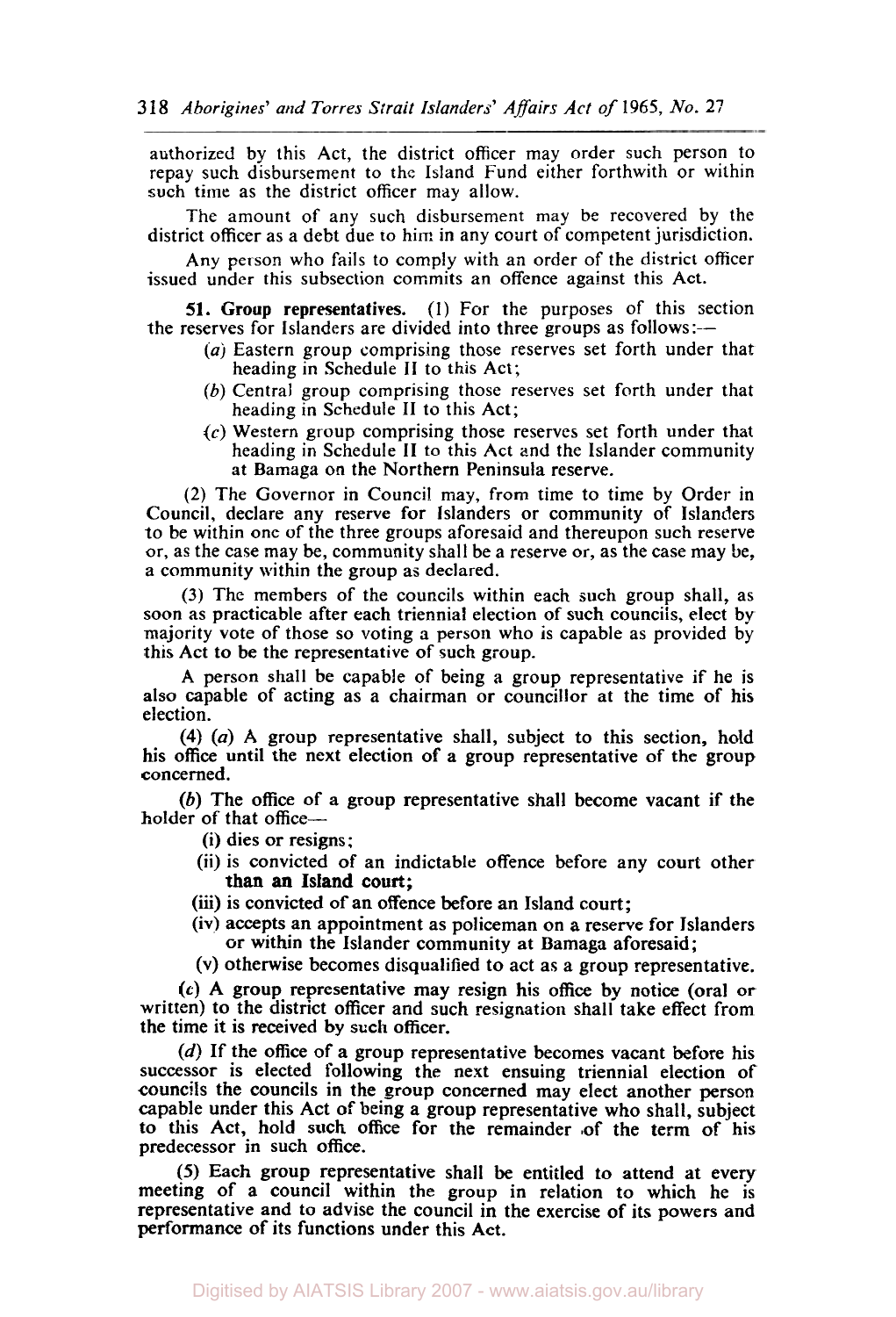Unless a group representative is also a member of the council a meeting of which he is attending he shall not be entitled to vote in relation **to** the business before such meeting.

(6) The three group representatives shall meet at least twice in each year at such places and at such times as they may determine for the purpose of promoting the well-being of Islanders.

(7) For the purposes of this section a person convicted of an indictable offence in respect of which a probation order has been made under '' The *Offenders Probarion and Parole Act of* <sup>1959</sup>" shall be deemed convicted of an indictable offence notwithstanding the provisions of section nineteen of that Act.

**52.** (1) Island court. A council may at any time constitute itself into a court (in this Act called an "Island court") and exercise in relation to Islanders within its reserve, or in the case of the Islander community at Bamaga aforesaid, within that community, the jurisdiction from time to time conferred upon such court by this Act.

An Island court shall be constituted by a majority of the whole number of members of the council.

A person shall not sit as a member of an Island court constituted for the purpose of hearing and determining any matter in which he has an interest.

(2) Appeals from Island court. *(a)* Any person who feels aggrieved by a decision of an Island court may, within twenty-eight days after the pronouncement of such decision, appeal from such decision to the **group**  representative of the group of reserves which includes the reserve or community for which such Island court is constituted.

Such group representative, after hearing the appellant and a representative of the Island court concerned, or such of them as desires to be heard, may pronounce the decision which in his opinion such court should have pronounced in the first instance.

(b) Any person who feels aggrieved by a decision of a group representative given upon an appeal instituted pursuant to paragraph (a) of this subsection may, within twenty-eight days after the pronouncement of such decision, appeal from such decision to the district officer who. after hearing the appellant and a representative of the Island court concerned or such of them as desires to be heard, may pronounce the decision which in his opinion such court should have pronounced in the first instance.

*(c)* The decision of **a** group representative given on an appeal instituted pursuant to paragraph *(a)* of this subsection shall, unless and until the district officer pronounces a decision upon an appeal therefrom instituted pursuant to paragraph *(b)* of this subsection, be deemed to be the decision of the Island court concerned.

The decision of the district officer given on an appeal instituted pursuant to paragraph  $(b)$  of this subsection shall be deemed to be the decision of the Island court concerned.

(3) Saving of Island **courts' orders** and decisions. Every order and decision made by an Island court constituted pursuant to "The Torres *Strait Islanders Acts,* 1939 *to* 1946," and subsisting at the commencement of this Act shall continue to be of full force and effect as if made by an Island court constituted pursuant to this Act.

(1) The **53. District officer trustee** of **vessels,** plant and **produce.**  interest of an assisted Islander in a vessel or item of plant which but for this section would be the property wholly or partly of an assisted Islander